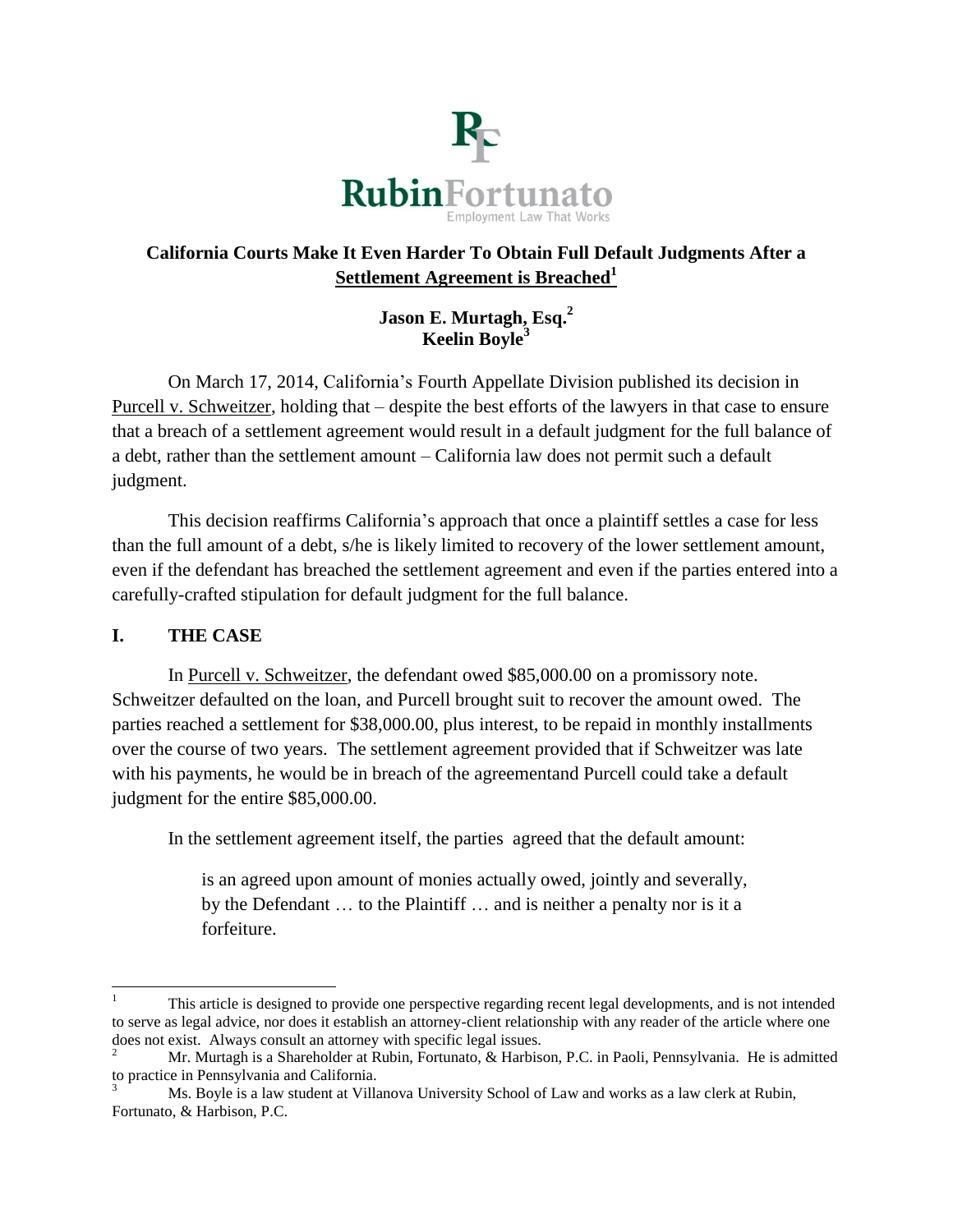They further explained that the \$85,000.00 took into consideration:

the economics associated with proceeding further with this matter, including but not limited to: (1) A fully performed settlement; (2) Limiting the continuing attorneys' fees and costs relating to litigation; (3) Limiting attorneys' fees and costs relating to post-judgment procedures, including without limitation debtor examinations, debtor and asset searches, levies, writs, assignments and sister-state judgments; (4) Elimination of uncertainties relating to collection of a Judgment in contrast to a full, voluntary payment and performance by Defendant; and (5) Support for the public policy of judicial economy.

The agreement also included a provision that the defendant would not contest any default judgment (under Cal. Civ. Code § 3275 "or otherwise"), and waived any right to appeal.

After Schweitzer defaulted, the trial court granted Purcell's motion for default judgment to recover the full balance (\$85,000.00), less what had been paid, for a total of \$58,829.35. Schweitzer then brought a motion to set aside the default judgment as an unlawful penalty, and the court granted that motion. On appeal, the Fourth Appellate District affirmed

#### **II. IMPORTANCE**

l

The Purcell decision expands upon the decision in Greentree Financial Grp., Inc. v. Execute Sports, Inc. In reviewing cases involving a settlement agreement, California courts treat the settlement agreement as a contract separate and distinct from the underlying litigation. The breach of the settlement is at issue -- *not* the breach of the underlying contract. Therefore, the amount owed on the initial promissory note agreement is simply irrelevant in determining the damages in the event of a breach of the settlement agreement.

The Purcell Court held that that any stipulated sum in a settlement agreement must fairly represent the amount of damages as a result of the breach of that agreement – not the damages from the initial debt. The Court's view is that inclusion of the original outstanding balance as a stipulated sum in the settlement agreement is a *penalty for breach* that violates Cal. Civ. Code §  $1671(b)$ ,  $4$  rather than an attempt to account for actual loss.

<sup>4</sup> "[A] provision in a contract liquidating the damages for the breach of the contract is valid unless the party seeking to invalidate the provision establishes that the provision was unreasonable under the circumstances existing at the time the contract was made." The California Supreme Court in Ridgley v. Topa Thrift & Loan Ass'n interpreted this statute to mean that a liquidated damages provision will be held to be unreasonable if it "bears no reasonable relationship to the range of actual damages that the parties could have anticipated would flow from a breach" and the parties must attempt to "estimate a fair average compensation for any loss that may be sustained." 953 P.2d 484, 488 (Cal. 1998). This loss can include the reasonable costs in pursuing the action and the loss of the use of the money that should have been available under the agreement. Id.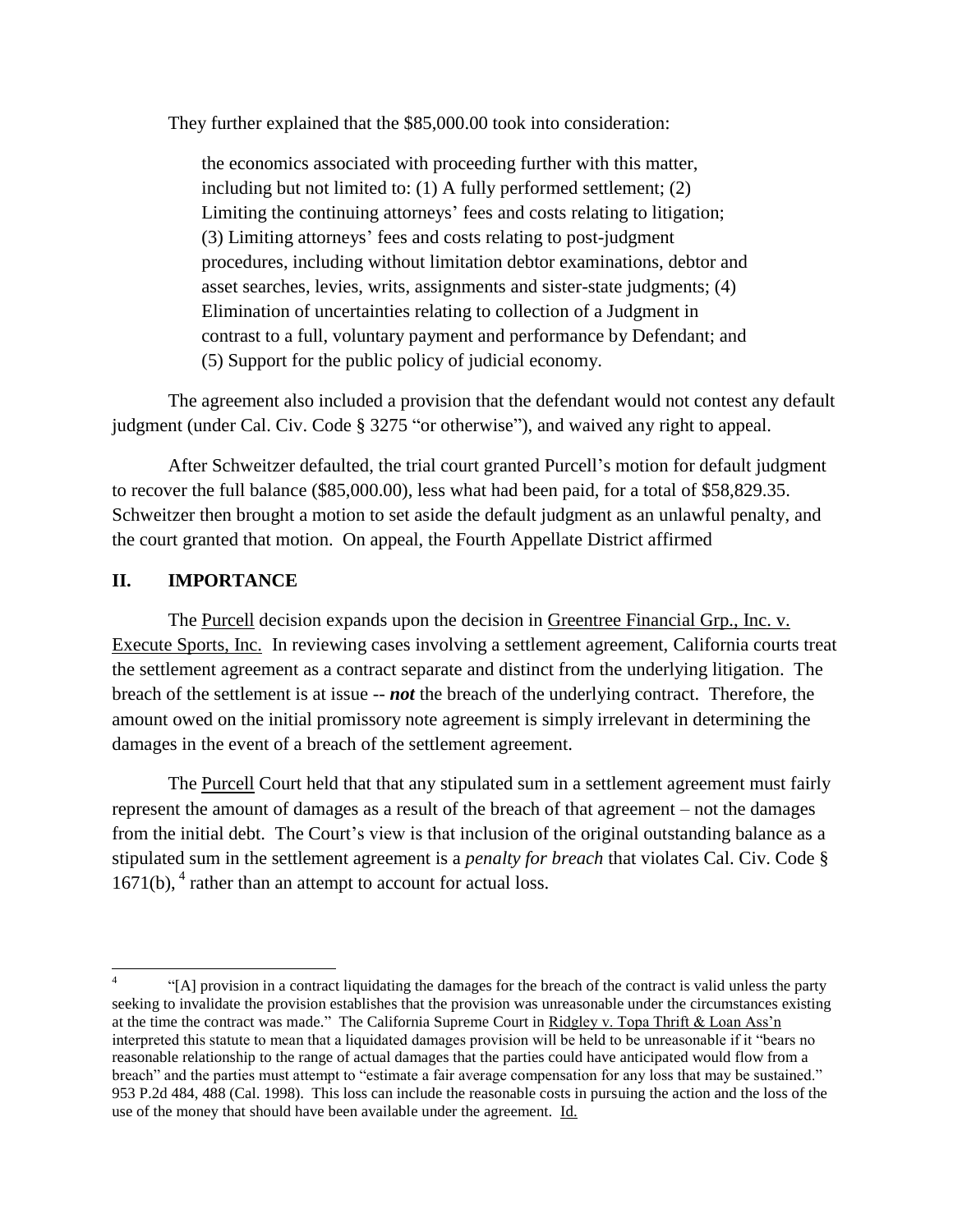While the Greentree Court had reached a similar conclusion more than a half-decade earlier, this case is important because of the efforts that the parties made to specify the reasons that the default amount was reasonable and not a penalty. The parties recited five specific reasons that are familiar to any attorney or party who has ever negotiated a settlement – such things as reducing litigation costs, reducing the costs of enforcing a judgment, and eliminating uncertainty in the litigation process.

In addition, the parties here included a clause with an express waiver of the stipulated judgment – something conspicuously absent in Greentree. The Court, however, was unpersuaded by this distinction either. It reiterated that "the public policy expressed in Civil Code sections 1670 and 1671 may not be circumvented by words used in a contract…" Thus, the Court effectively put an end to parties' efforts to avoid Greentree through additional or better language in their settlement agreements.

### **III. GOING FORWARD**

It is important for clients to understand that once they reach a settlement, they are likely now limited to that settlement amount even if the defendant breaches the settlement agreement. As discussed above, even though the parties in Purcell clearly laid out specific reasons, including "economic" considerations, for the \$85,000.00 stipulated sum, the Court still found that the amount constituted a penalty. In light of this, it is hard to imagine that additional or different language will improve the odds of success in future settlement agreements. Thus, parties and attorneys should think carefully about their willingness to settle a case for less than the full amount sought, unless they are comfortable with that settlement agreement constituting a cap on their ultimate recovery.

## **IV. APPLICATION TO ARBITRATION**

While Purcell involved a state court claim, many promissory note claims are now brought in arbitration, rather than in court. Because arbitration awards are reviewed under a deferential standard (as opposed to the *de novo* standard of review employed in Purcell and other state court decisions), there may be one last hope for settling parties. The Federal Arbitration Act provides that a court may only vacate an arbitration award in the limited circumstances prescribed in 9 U.S.C. § 10, but must otherwise confirm the award.<sup>5</sup>

Thus, parties who wish to settle should consider entering into a stipulated award for the full balance sought and then confirm that award as part of the settlement terms. Separately, they could agree not to enforce the award so long as some settlement amount is paid. While it is far from certain that California courts would look with favor on this approach, the plaintiff would then have a judgment in hand prior to the breach, and thus have a somewhat stronger ability to seek enforcement after a breach.

 $\mathfrak{s}$ 

<sup>5</sup> A similar standard is applied under Cal. C. Civ. P. § 1287.6.